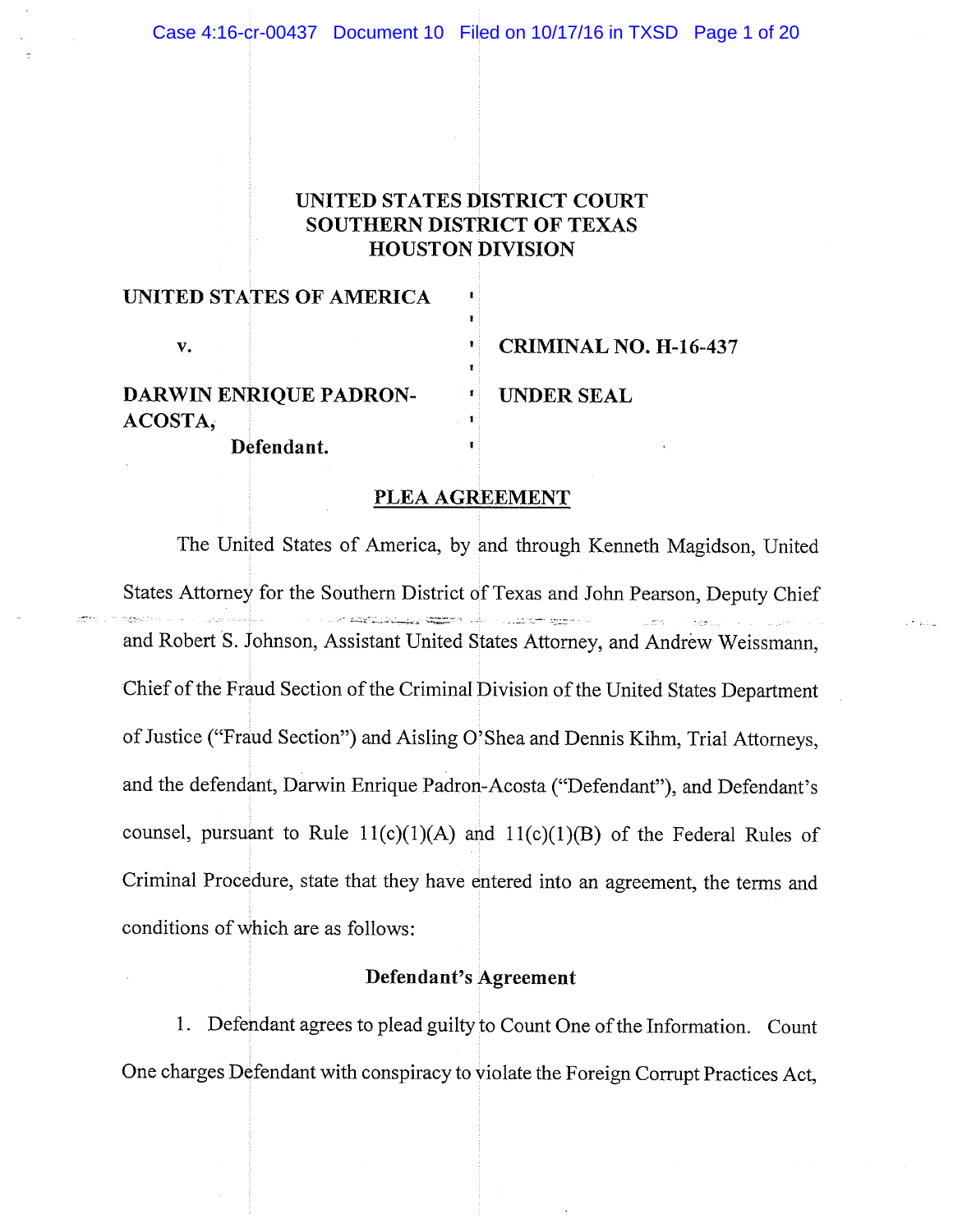Title 15, United States Code, Section 78dd-2 ("FCPA"), and to commit money laundering, Title 18, United States Code, Section 1956, in violation of Title 18, United States Code, Section 371. Defendant, by entering this plea, agrees that he is waiving any right to have the facts that the law makes essential to the punishment either charged in the Information, or proved to a jury beyond a reasonable doubt.

#### **Punishment Range**

The statutory maximum penalty for each violation of Title 18, United  $2.$ States Code, Section 371, is imprisonment of not more than five years and a fine of not more than \$250,000 or twice the gross gain or loss. Additionally, Defendant may receive a term of supervised release after imprisonment of up to three years for each violation. See Title 18, United States Code, Sections 3571(b)(3), 3571(d), and  $3583(b)(2)$ . Defendant acknowledges and understands that if he should violate the conditions of any period of supervised release which may be imposed as part of his sentence, then Defendant may be imprisoned for the entire term of supervised release, without credit for time already served on the term of supervised release prior to such violation. See Title 18, United Stated Code, Section 3583(e)(3). Defendant understands that he cannot have the imposition or execution of the sentence suspended, nor is he eligible for parole.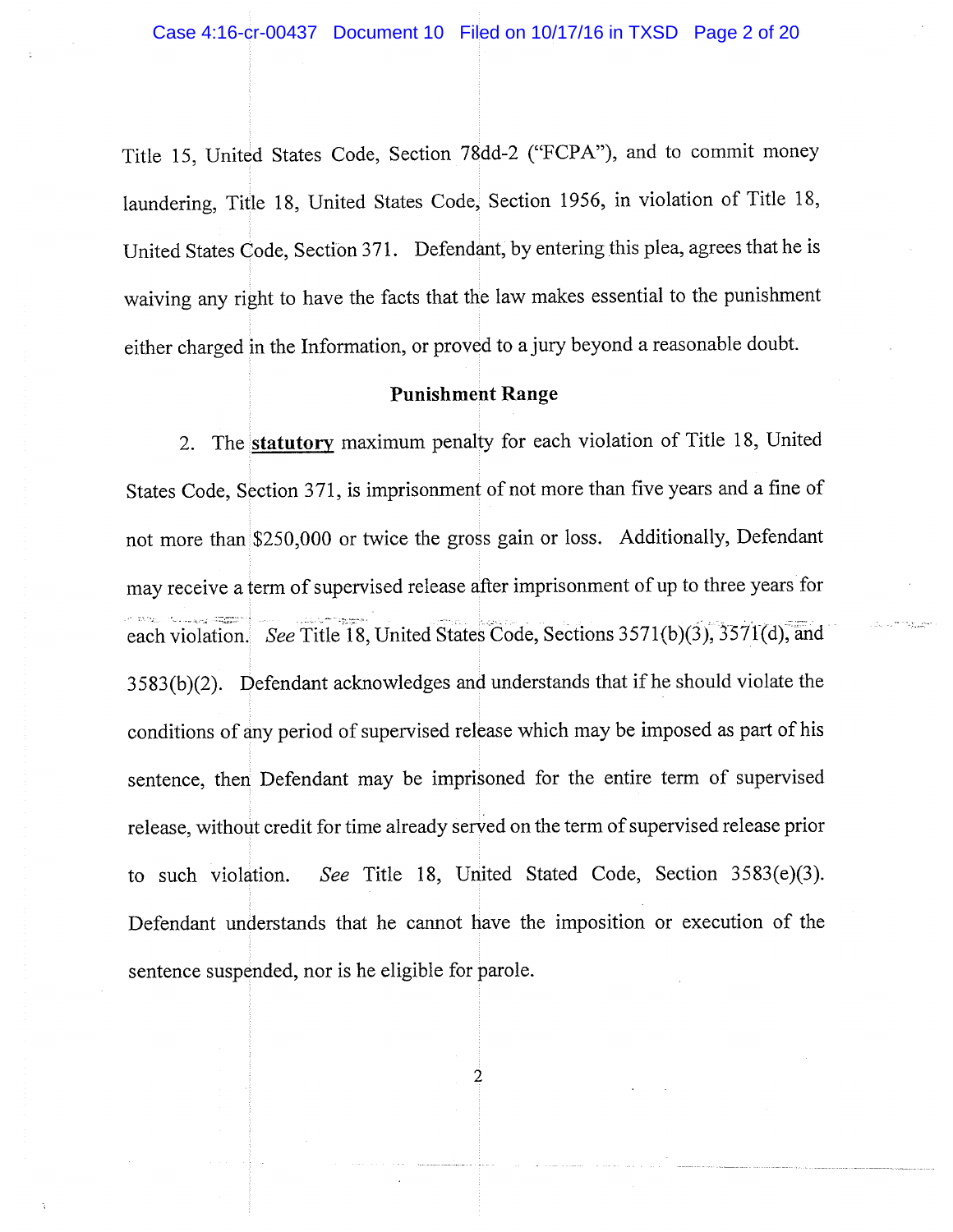#### **Mandatory Special Assessment**

3. Pursuant to Title 18, United States Code, Section 3013(a)(2)(A), immediately after sentencing, Defendant will pay to the Clerk of the United States District Court a special assessment in the amount of one hundred dollars (\$100.00) per count of conviction. The payment will be by cashier's check or money order, payable to the Clerk of the United States District Court, c/o District Clerk's Office. P.O. Box 61010, Houston, Texas 77208, Attention: Finance.

## **Immigration Consequences**

4. Defendant recognizes that pleading guilty may have consequences with respect to his immigration status if he is not a citizen of the United States. Defendant understands that if he is not a citizen of the United States, by pleading guilty he may be removed from the United States, denied citizenship, and denied admission to the United States in the future. Defendant's attorney has advised Defendant of the potential immigration consequences resulting from Defendant's plea of guilty.

## Cooperation

5. The parties understand this agreement carries the potential for a motion for departure under Section 5K1.1 of the Sentencing Guidelines. Defendant understands and agrees that whether such a motion is filed will be determined solely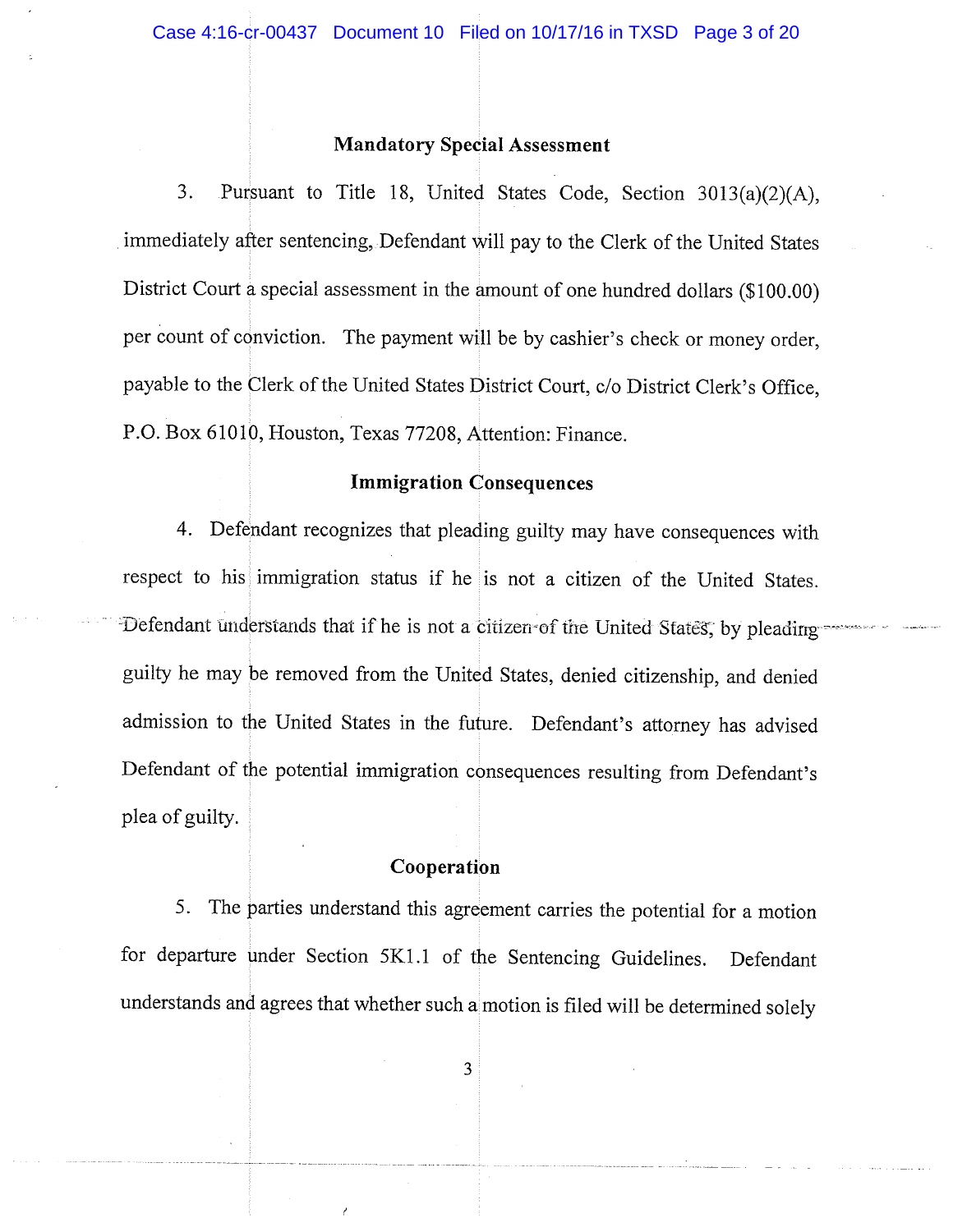by the United States through the United States Attorney for the Southern District of Texas and the Fraud Section. Should Defendant's cooperation, in the sole judgment and discretion of the United States, amount to "substantial assistance," the United States reserves the sole right to file a motion for departure pursuant to Section 5K1.1 of the United States Sentencing Guidelines. Defendant further agrees to persist in the plea through sentencing, fully cooperate with the United States, and not to oppose the forfeiture of assets contemplated in paragraphs 22 and 23 of this agreement. Defendant understands and agrees that the United States will request that sentencing be deferred until that cooperation is complete.

6. Defendant understands and agrees that "fully cooperate," as that term is used herein, includes providing all information relating to any criminal activity known to Defendant, including but not limited to violations of the Foreign Corrupt Practices Act, money laundering, and wire fraud. Defendant understands that such information includes both state and federal offenses arising therefrom. In that regard:

 $(a)$ Defendant agrees that this plea agreement binds only the United States Attorney for the Southern District of Texas, the Fraud Section, and Defendant; it does not bind any other United States Attorney or any other component of the Department of Justice;

Defendant agrees to testify truthfully as a witness before a grand  $(b)$ jury or in any other judicial or administrative proceeding when called upon to do so by the United States. Defendant further agrees to waive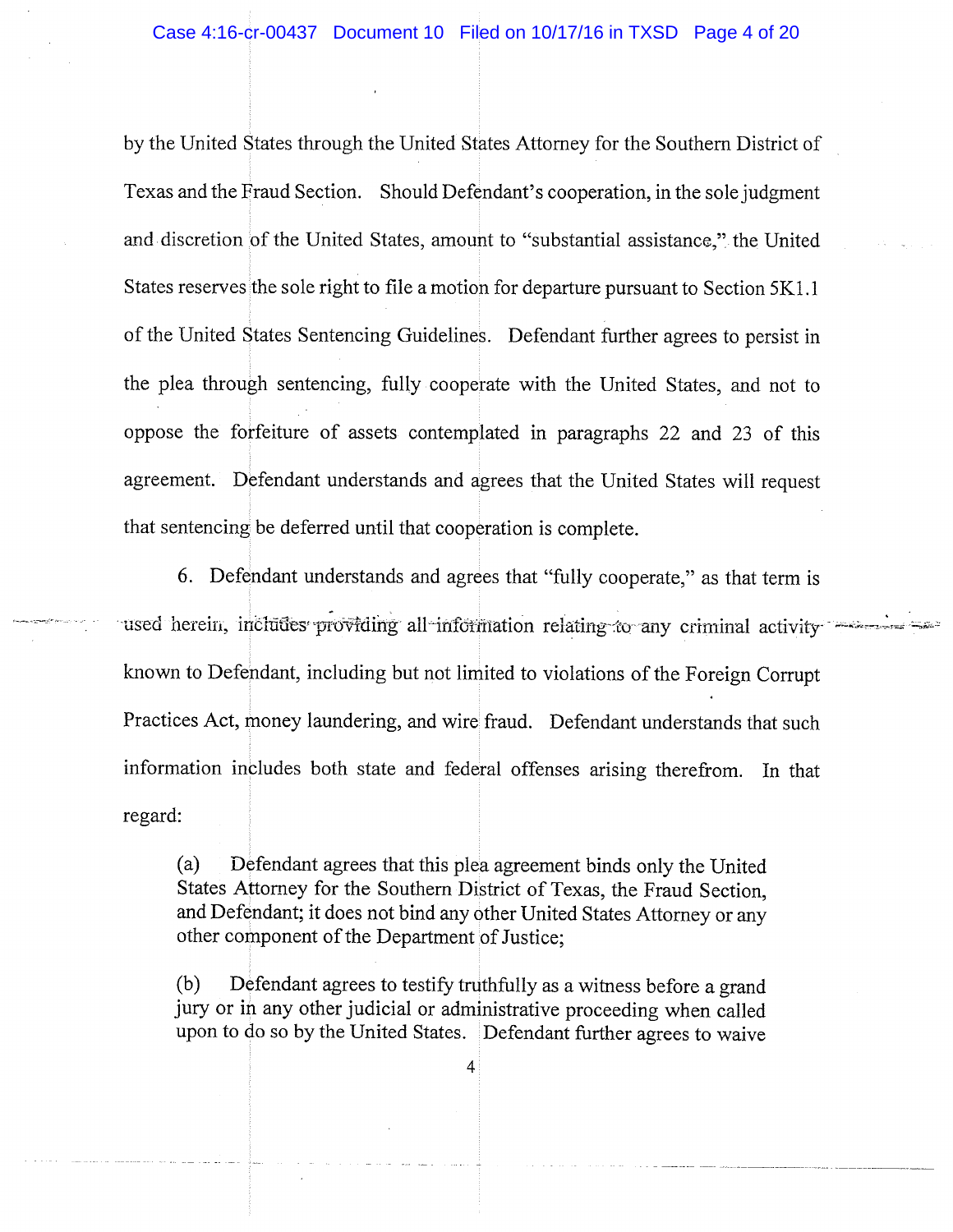his Fifth Amendment privilege against self-incrimination for the purpose of this agreement;

Defendant agrees to voluntarily attend any interviews and  $(c)$ conferences as the United States may request;

Defendant agrees to provide truthful, complete and accurate  $(d)$ information and testimony and understands any false statements made by the Defendant to the Grand Jury or at any court proceeding (criminal or civil), or to a government agent or attorney, can and will be prosecuted under the appropriate perjury, false statement, or obstruction statutes;

Defendant agrees to provide to the United States all documents  $(e)$ in his possession or under his control relating to all areas of inquiry and investigation; and

 $(f)$ Should the recommended departure, if any, not meet Defendant's expectations, the Defendant understands that he remains bound by the terms of this agreement and cannot, for that reason alone, withdraw his plea.

# Waiver of Appeal and Collateral Review

7. Defendant is aware that Title 28, United States Code, Section 1291, and Title 18, United States Code, Section 3742, afford a defendant the right to appeal the conviction and sentence imposed. Defendant is also aware that Title 28, United States Code, Section 2255, affords the right to contest or "collaterally attack" a conviction or sentence after the judgment of conviction and sentence has become Defendant knowingly and voluntarily waives the right to appeal or final. "collaterally attack" the conviction and sentence, except that Defendant does not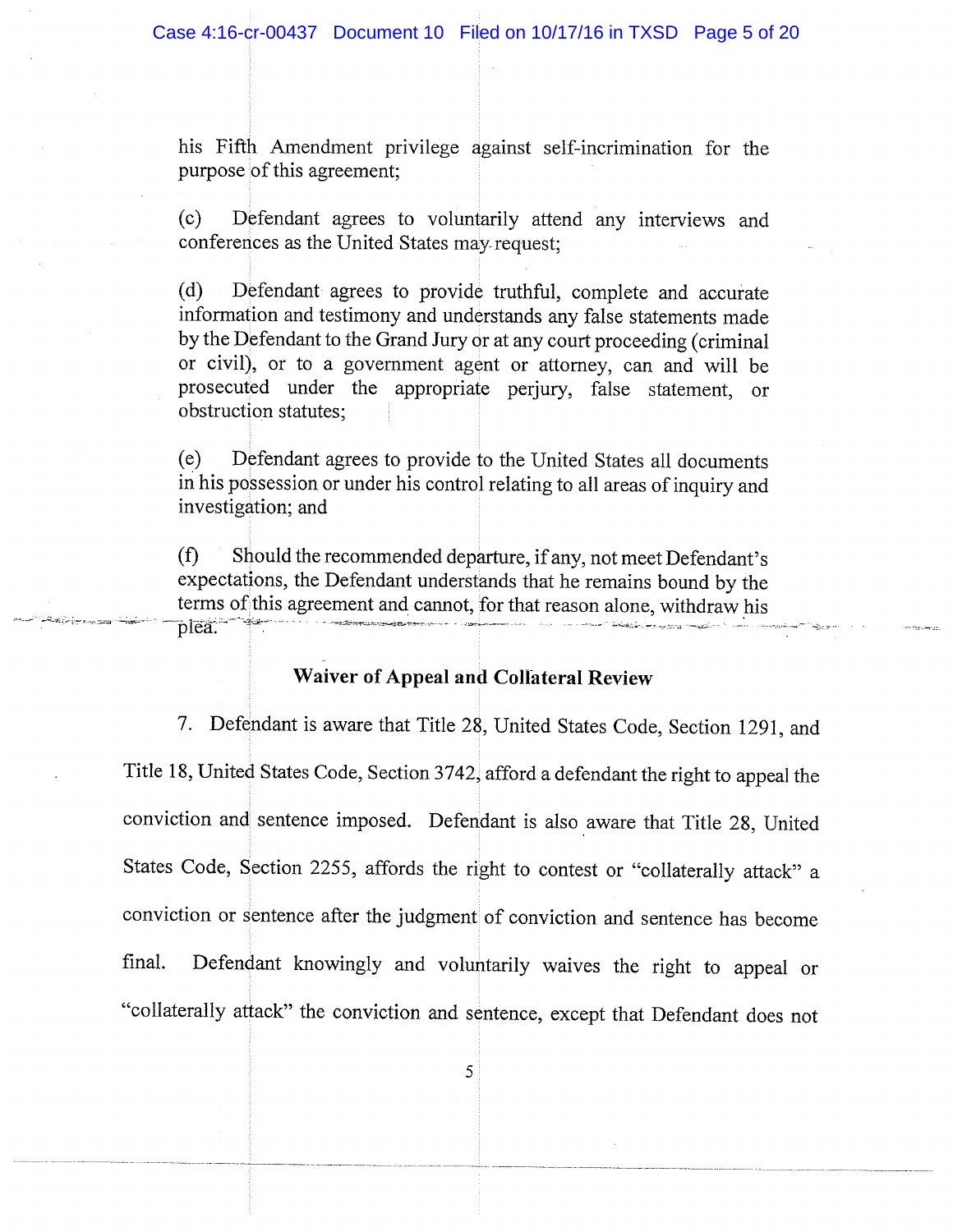waive the right to raise a claim of ineffective assistance of counsel on direct appeal, if otherwise permitted, or on collateral review in a motion under Title 28, United States Code, Section 2255. In the event Defendant files a notice of appeal following the imposition of the sentence or later collaterally attacks his conviction or sentence, the United States will assert its rights under this agreement and seek specific performance of these waivers.

8. Defendant waives all defenses based on venue, speedy trial under the Constitution and Speedy Trial Act, and the statute of limitations, in the event that (a) Defendant's conviction is later vacated for any reason, (b) Defendant violates any provision of this Agreement, or (c) Defendant's plea is later withdrawn.

 $\frac{1}{2}$ . In agreeing to these waivers, Defendant is aware that a sentence-has-notyet been determined by the Court. Defendant is also aware that any estimate of the possible sentencing range under the sentencing guidelines that he may have received from his counsel, the United States or the Probation Office, is a prediction and not a promise, did not induce his guilty plea, and is not binding on the United States, the Probation Office or the Court. The United States does not make any promise or representation concerning what sentence the defendant will receive. Defendant further understands and agrees that the United States Sentencing Guidelines are "effectively advisory" to the Court. See United States v. Booker, 543 U.S. 220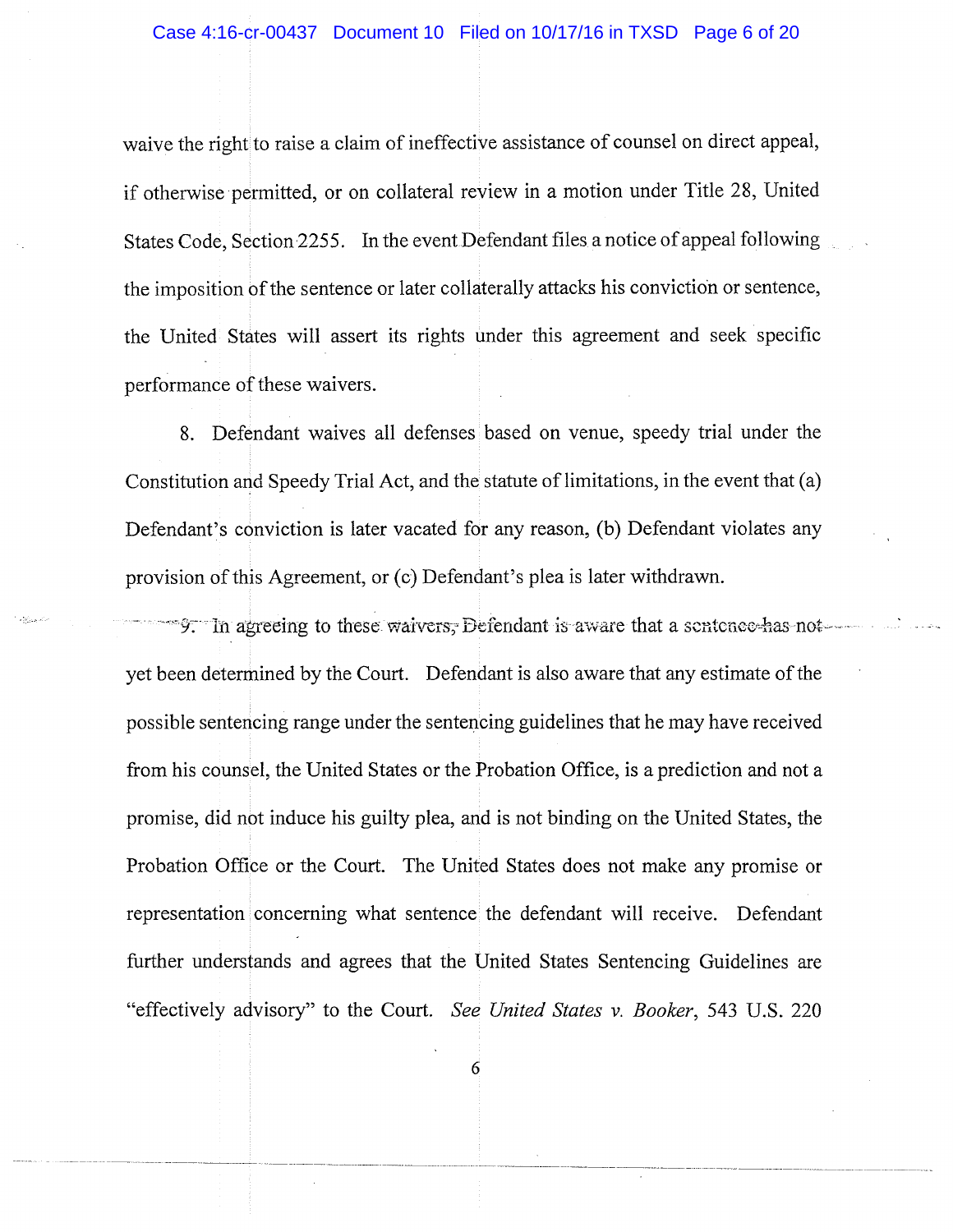(2005). Accordingly, Defendant understands that, although the Court must consult the Sentencing Guidelines and must take them into account when sentencing Defendant, the Court is not bound to follow the Sentencing Guidelines nor sentence Defendant within the calculated guideline range.

10. Defendant understands and agrees that each and all waivers contained in the Agreement are made in exchange for the concessions made by the United States in this plea agreement.

## The United States' Agreements

11. The United States agrees to each of the following:

 $(a)$ At the time of sentencing, the United States agrees not to oppose Defendant's anticipated request to the Court and the United States Probation Office that he receive a two (2) level downward adjustment pursuant to section 3E1.1(a) of the United States Sentencing Guidelines, should Defendant accept responsibility as contemplated by the Sentencing Guidelines; and

 $(b)$ If Defendant qualifies for an adjustment under section  $3E1.1(a)$ of the United States Sentencing Guidelines, the United States agrees not to oppose Defendant's request for an additional one-level departure based on the timeliness of the plea or the expeditious manner in which Defendant provided complete information regarding his role in the offense (if Defendant's offense level is 16 or greater).

#### **Agreement Binding - Southern District of Texas and Fraud Section Only**

12. The United States Attorney's Office for the Southern District of Texas and the Fraud Section agree that they will not further criminally prosecute Defendant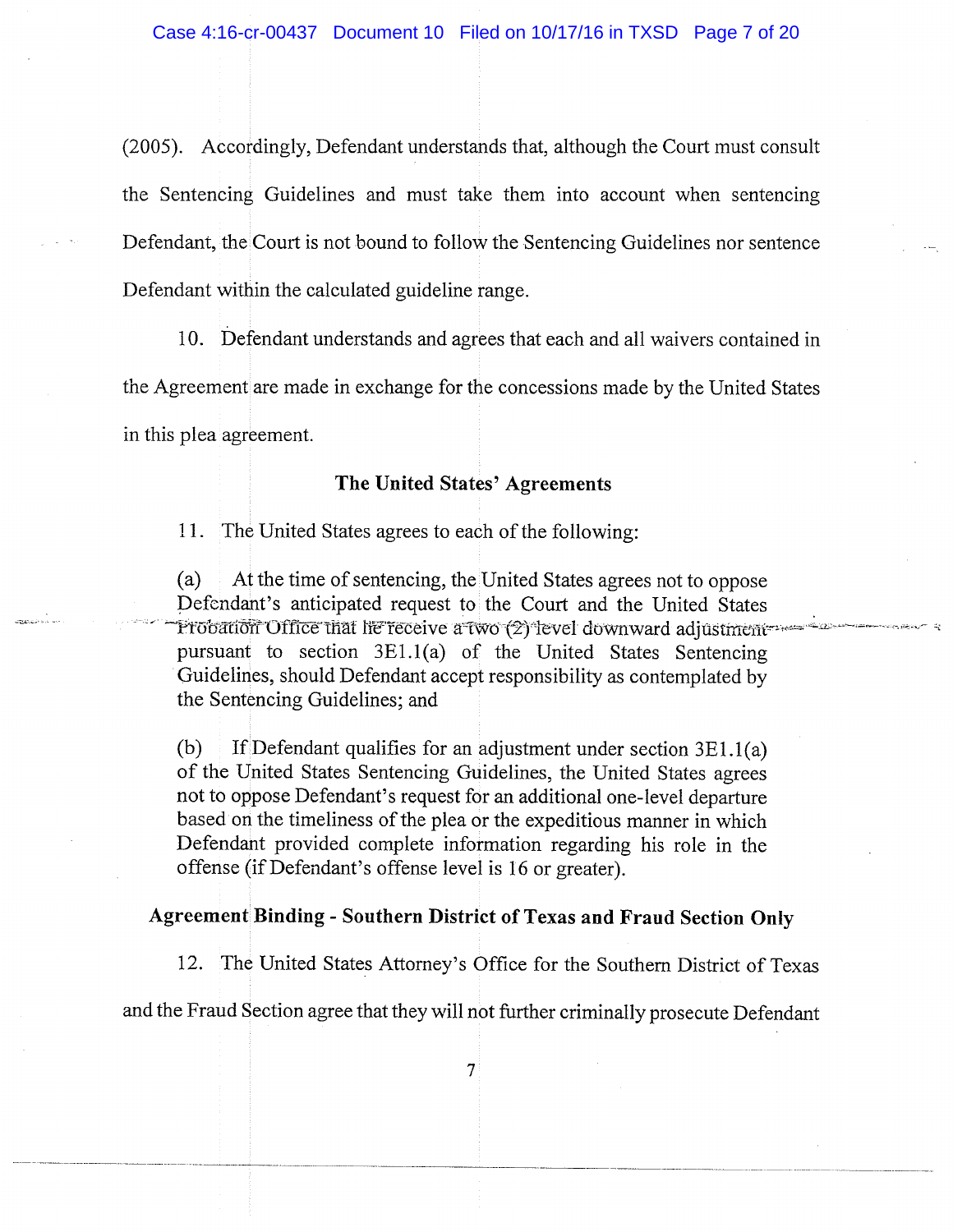for offenses arising from conduct charged in the Information. This plea agreement binds only the United States Attorney's Office for the Southern District of Texas, the Fraud Section, and Defendant. It does not bind any other United States Attorney's Office or any other component of the Department of Justice. The United States Attorney's Office for the Southern District of Texas and the Fraud Section will bring this plea agreement and the full extent of Defendant's cooperation to the attention of other prosecuting offices, if requested.

## **United States' Non-Waiver of Appeal**

13. The United States reserves the right to carry out its responsibilities under guidelines sentencing. Specifically, the United States reserves the right:

to bring its version of the facts of this case, including its evidence  $\mathcal{I}(\ddot{a})$ file and any investigative files, to the attention of the Probation Office in connection with that office's preparation of a presentence report;

(b) to set forth or dispute sentencing factors or facts material to sentencing;

to seek resolution of such factors or facts in conference with  $(c)$ Defendant's counsel and the Probation Office;

to file a pleading relating to these issues, in accordance with  $(d)$ section 6A1.2 of the United States Sentencing Guidelines and Title 18. United States Code, section 3553(a); and

 $(e)$ to appeal the sentence imposed or the manner in which it was determined.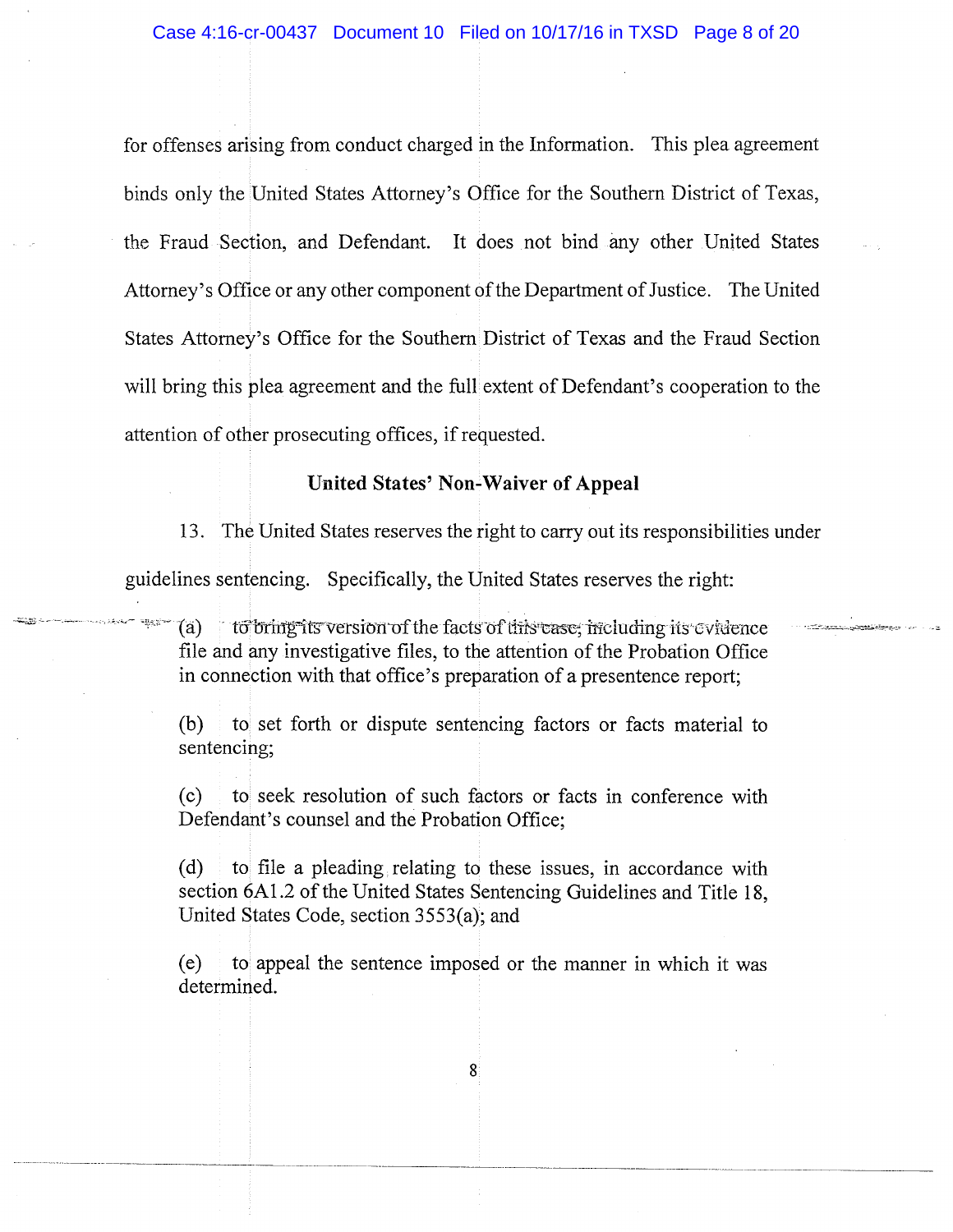## **Sentence Determination**

14. Defendant is aware that the sentence will be imposed after consideration of the United States Sentencing Guidelines and Policy Statements, which are only advisory, as well as the provisions of Title 18, United States Code, Section 3553(a). Defendant nonetheless acknowledges and agrees that the Court has authority to impose any sentence up to and including the statutory maximum set for the offenses to which Defendant pleads guilty, and that the sentence to be imposed is within the sole discretion of the sentencing judge after the Court has consulted the applicable Sentencing Guidelines. Defendant understands and agrees that the parties' positions regarding the application of the Sentencing Guidelines do not bind the Court and that the semence imposed is within the discretion of the sentencing judge. If the Court should impose any sentence up to the maximum established by statute, or should the Court order any or all of the sentences to run consecutively, Defendant cannot, for that reason alone, withdraw a guilty plea, and will remain bound to fulfill all of the obligations under this plea agreement.

`≓∿ిశ*ము*≳ాహ

#### **Rights at Trial**

Defendant understands that by entering into this agreement, he 15. surrenders certain rights as provided in this plea agreement. Defendant understands that the rights of a defendant include the following: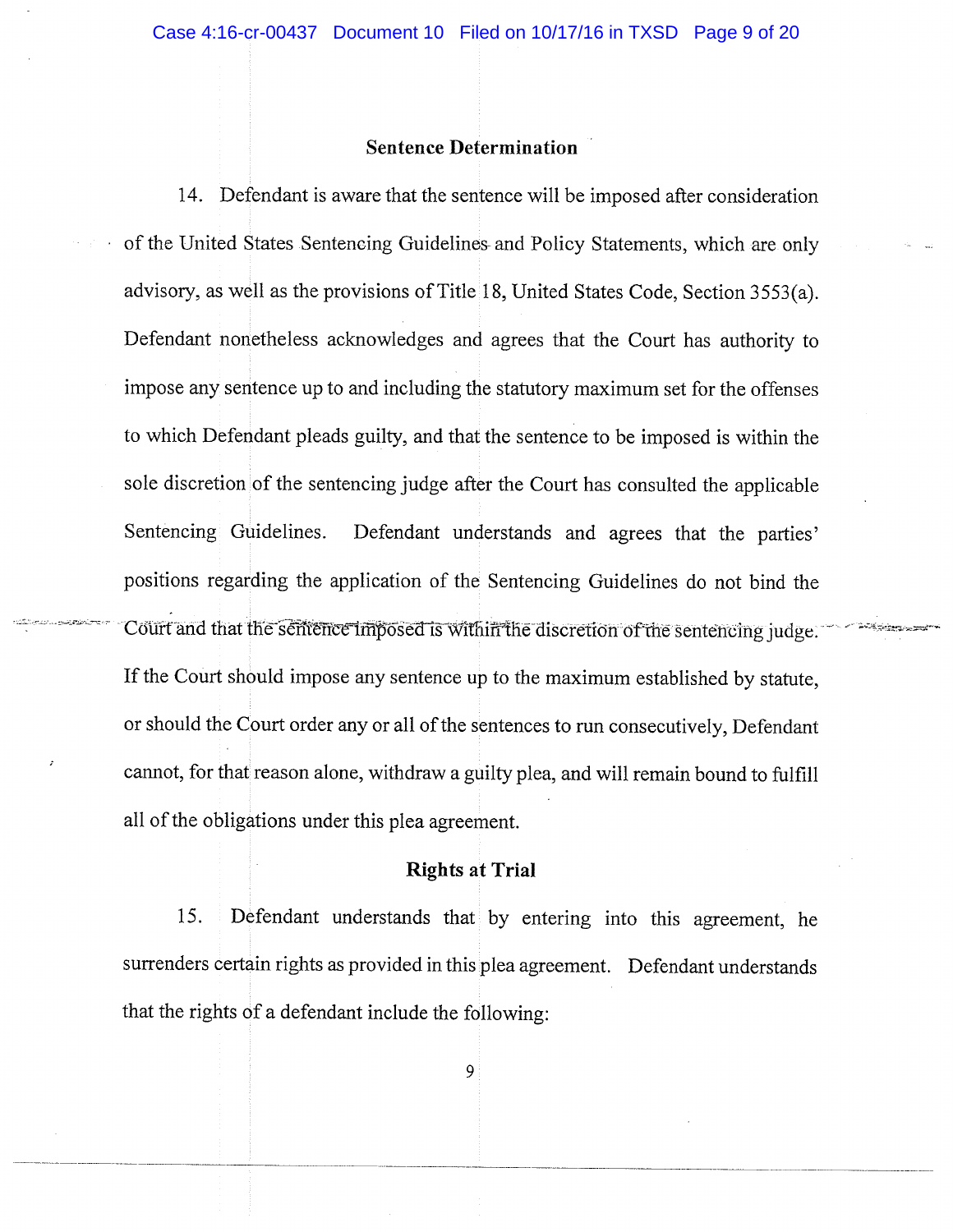Defendant has a right to have the United States Attorney present  $(a)$ the charges in the Information to a Grand Jury consisting of not less than sixteen (16) nor more than twenty-three (23) impartial citizens, who would hear the facts of the case as presented by the United States Attorney and witnesses, and then return an indictment against the defendant only if twelve (12) or more members of the Grand Jury found that there was probable cause to believe the defendant committed the crime charged in the Criminal Information.

If Defendant persisted in a plea of not guilty to the charges,  $(b)$ Defendant would have the right to a speedy jury trial with the assistance of counsel. The trial may be conducted by a judge sitting without a jury if Defendant, the United States, and the court all agree.

At a trial, the United States would be required to present  $(c)$ witnesses and other evidence against Defendant. Defendant would have the opportunity to confront those witnesses and his attorney would be allowed to cross-examine them. In turn, Defendant could, but would not be required to, present witnesses and other evidence on his own behalf. If the witnesses for Defendant would not appear voluntarily, he could require their attendance through the subpoena power of the court; and

فتحصير وجحاركما

 $(d)$ At a trial, Defendant could rely on a privilege against selfincrimination and decline to testify, and no inference of guilt could be drawn from such refusal to testify. However, if Defendant desired to do so, he could testify on his own behalf.

#### **Factual Basis for Guilty Plea**

16. Defendant is pleading guilty because he is in fact guilty of the charge contained in Count One of the Information. If this case were to proceed to trial, the United States could prove each element of the offense beyond a reasonable doubt. The following facts, among others, would be offered to establish Defendant's guilt: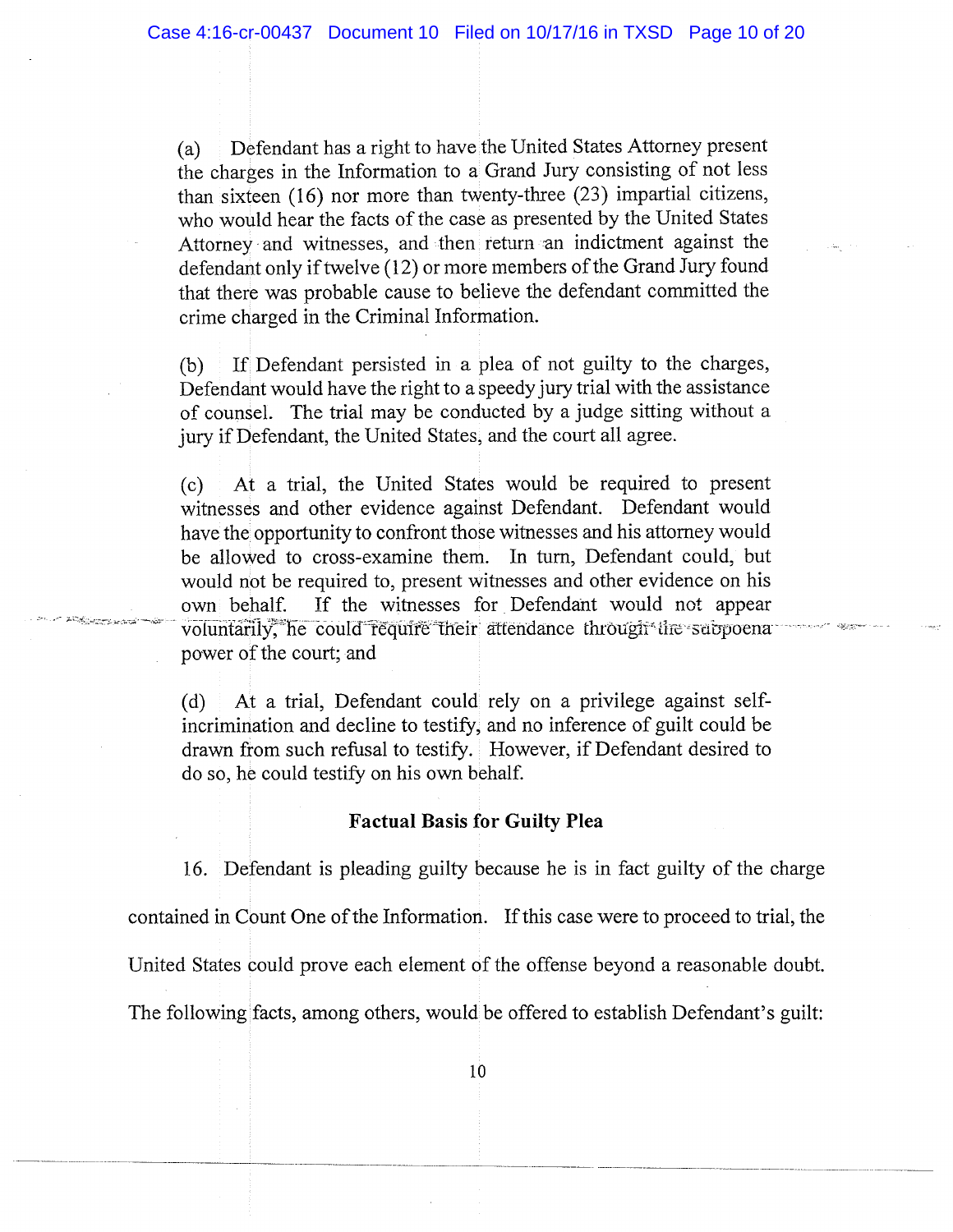At all relevant times, Defendant was the owner of a number of U.S.-based energy companies that supplied equipment and services to Petroleos de Venezuela S.A. ("PDVSA"), the Venezuelan state-owned and state-controlled oil company, or to wholly-owned subsidiaries or affiliates thereof. PDVSA, together with its subsidiaries and affiliates, was responsible for the exploration, production, refining, transportation, and trade in energy resources in Venezuela and provided funding for other operations of the Venezuelan government. Bariven, S.A. ("Bariven") was the procurement subsidiary of PDVSA.

From in or about 2009 to in or about 2014, Defendant agreed with others to pay bribes and other things of value to PDVSA officials in order to obtain or retain business with PDVSA and to engage in financial transactions to conceal the nature. source, and ownership of the bribe proceeds. Specifically, Defendant agreed to, and did, pay bribes to PDVSA officials in exchange for their assistance to Defendant and his companies, in helping them win PDVSA contracts, including providing Defendant with inside information concerning the PDVSA bidding process, placing Defendant's companies on the bidding panels for certain PDVSA contracts and assisting Defendant's companies in receiving payment for previously awarded PDVSA contracts, among other things. Defendant understood that the bribe payments were made in part to continue the relationship with the officials and that

 $\frac{1}{2} \sum_{i=1}^n \sum_{j=1}^n \sum_{j=1}^n$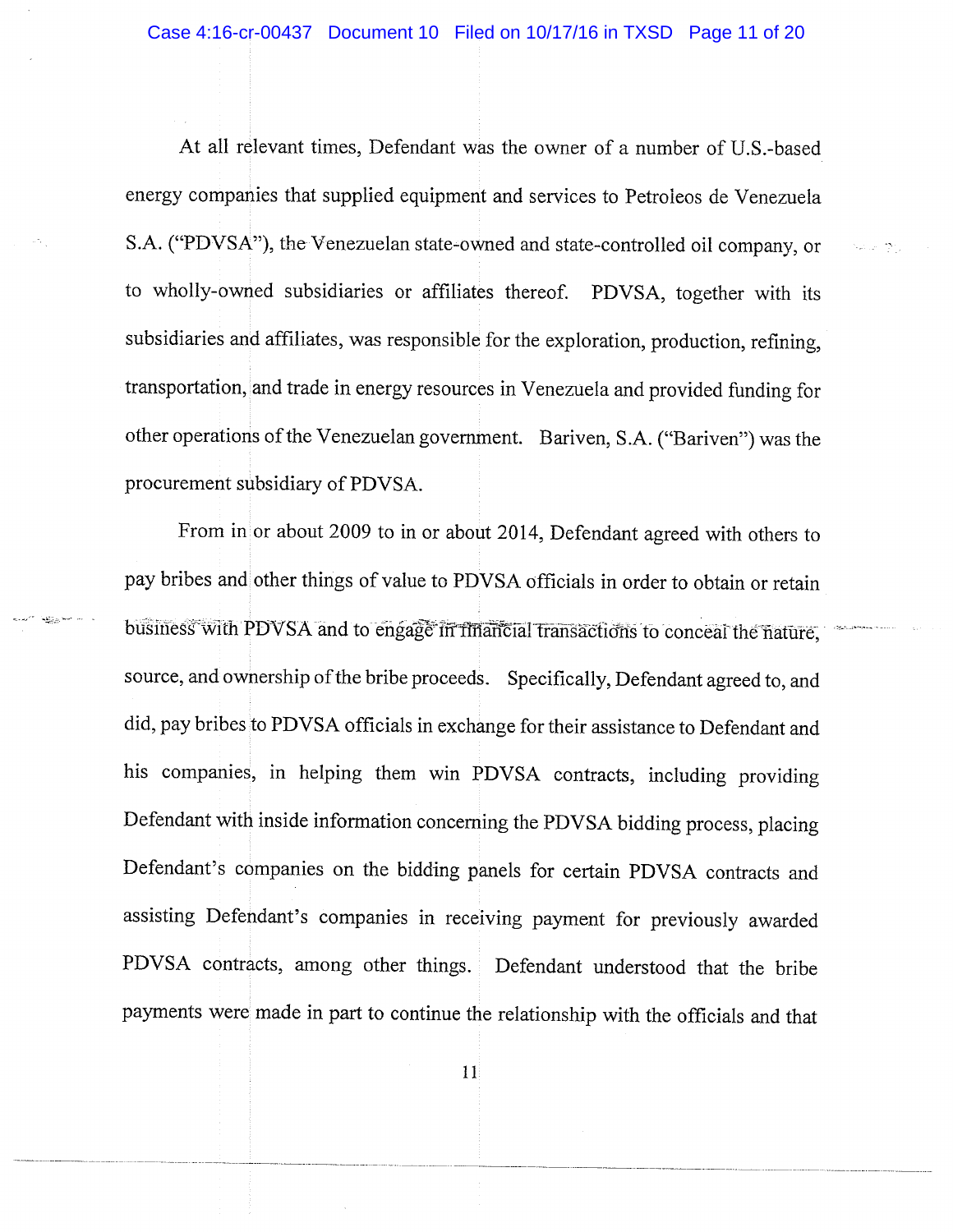the officials would continue to provide assistance in the future with regard to future PDVSA contracts. Defendant provided things of value to PDVSA officials in exchange for their assistance to Defendant's companies, including money, gifts, meals, and recreational travel.

Defendant, or others working at Defendant's direction, made the bribe payments by writing checks or wiring money from various bank accounts controlled by Defendant, his companies, and a relative of Defendant's to various bank accounts in the United States and abroad in the names of PDVSA officials, companies controlled by PDVSA officials, or relatives or friends of PDVSA officials. Frequently, Defendant and his co-conspirators used fake invoices to provide false justifications for the bribe payments. Defendant and his co-conspirators agreed to engage in financial transactions that were designed to conceal the nature, source, and ownership of the bribe proceeds.

One of the PDVSA officials with whom Defendant reached a bribery and money laundering agreement was Jose Luis Ramos Castillo ("RAMOS"). Defendant reached an agreement to pay RAMOS in exchange for RAMOS's assistance in awarding business to Defendant's companies. Defendant further agreed with RAMOS to make payments to other PDVSA officials through RAMOS in order to conceal the nature and source of those payments. On or about May 22,

 $12 \overline{ }$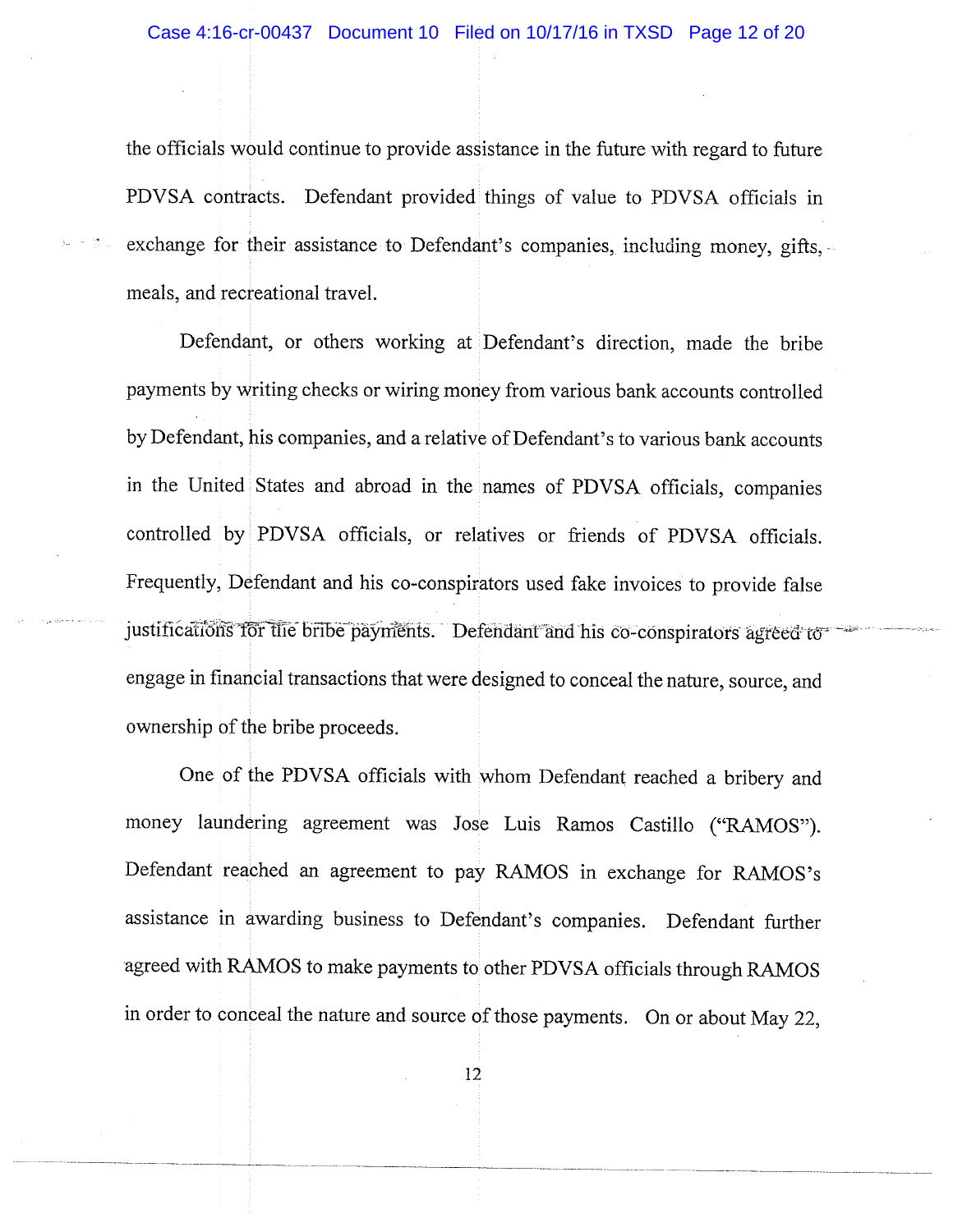2012, Defendant caused \$682,000 to be transferred from a U.S. bank account in the name of a company owned by Defendant to a U.S. bank account in the name of a company that RAMOS owned with a relative in exchange for RAMOS's assistance in awarding PDVSA contracts to companies owned by Defendant.

Another of the PDVSA officials with whom Defendant reached a bribery and money laundering agreement was referred to in the information as "Official F." Defendant reached an agreement to pay Official F in exchange for Official F's assistance in awarding contracts to Defendant's companies and giving payment priority to Defendant's companies ahead of other PDVSA vendors with outstanding invoices. On or about August 20, 2012, Defendant caused \$50,000 to be wired from a U.S. bank account in the name of a relative of Defendant to a U.S. bank account in the name of a relative of Official F in exchange for Official F's assistance in awarding PDVSA contracts to companies owned by Defendant and giving payment priority to companies owned by Defendant ahead of other PDVSA vendors with outstanding invoices.

#### **Breach of Plea Agreement**

If Defendant should fail in any way to fulfill completely all of the 17. obligations under this plea agreement, the United States will be released from its obligations under the plea agreement, and Defendant's plea and sentence will stand.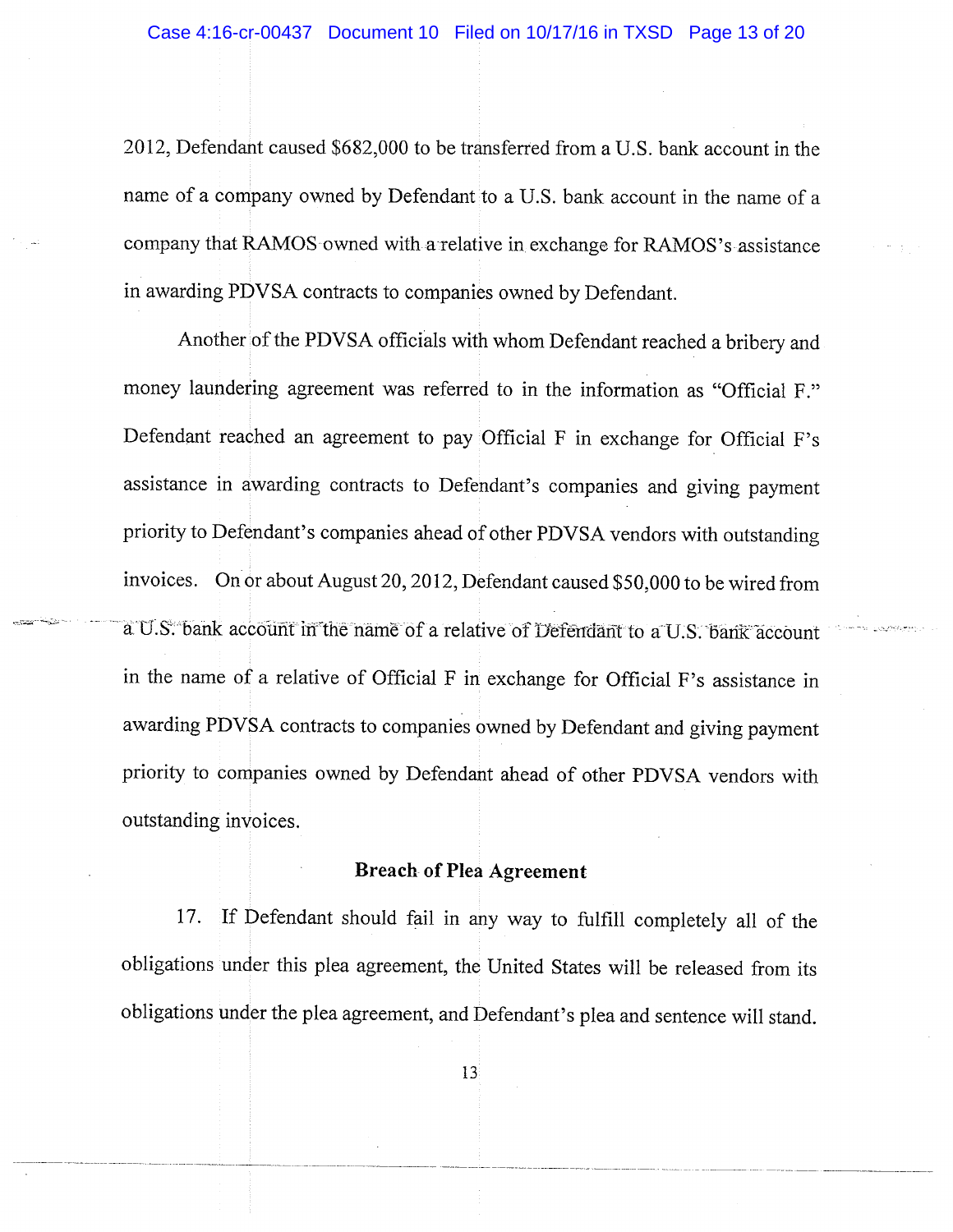If at any time Defendant retains, conceals, or disposes of assets in violation of this plea agreement, or if Defendant knowingly withholds evidence or is otherwise not completely truthful with the United States, then the United States may move the Court to set aside the guilty plea and reinstate prosecution. Any information and documents that have been disclosed by Defendant, whether prior to or subsequent to this plea agreement, and all leads derived therefrom, will be used against Defendant in any such prosecution.

# Restitution, Forfeiture, and Fines - Generally

18. This Plea Agreement is being entered into by the United States on the basis of Defendant's express representation that he will make a full and complete disclosure of all assets over which he exercises direct or indirect control, or in which he has any financial interest. Defendant agrees not to dispose of any assets or take any action that would effect a transfer of property in which he has an interest, unless Defendant obtains the prior written permission of the United States.

**ARCTORYSTER** 

19. Defendant agrees to make a complete financial disclosure by truthfully executing a sworn financial statement (Form OBD-500 or similar form) within 30 days of signing this plea agreement. Defendant agrees to authorize the release of all financial information requested by the United States, including, but not limited to, executing authorization forms permitting the United States to obtain tax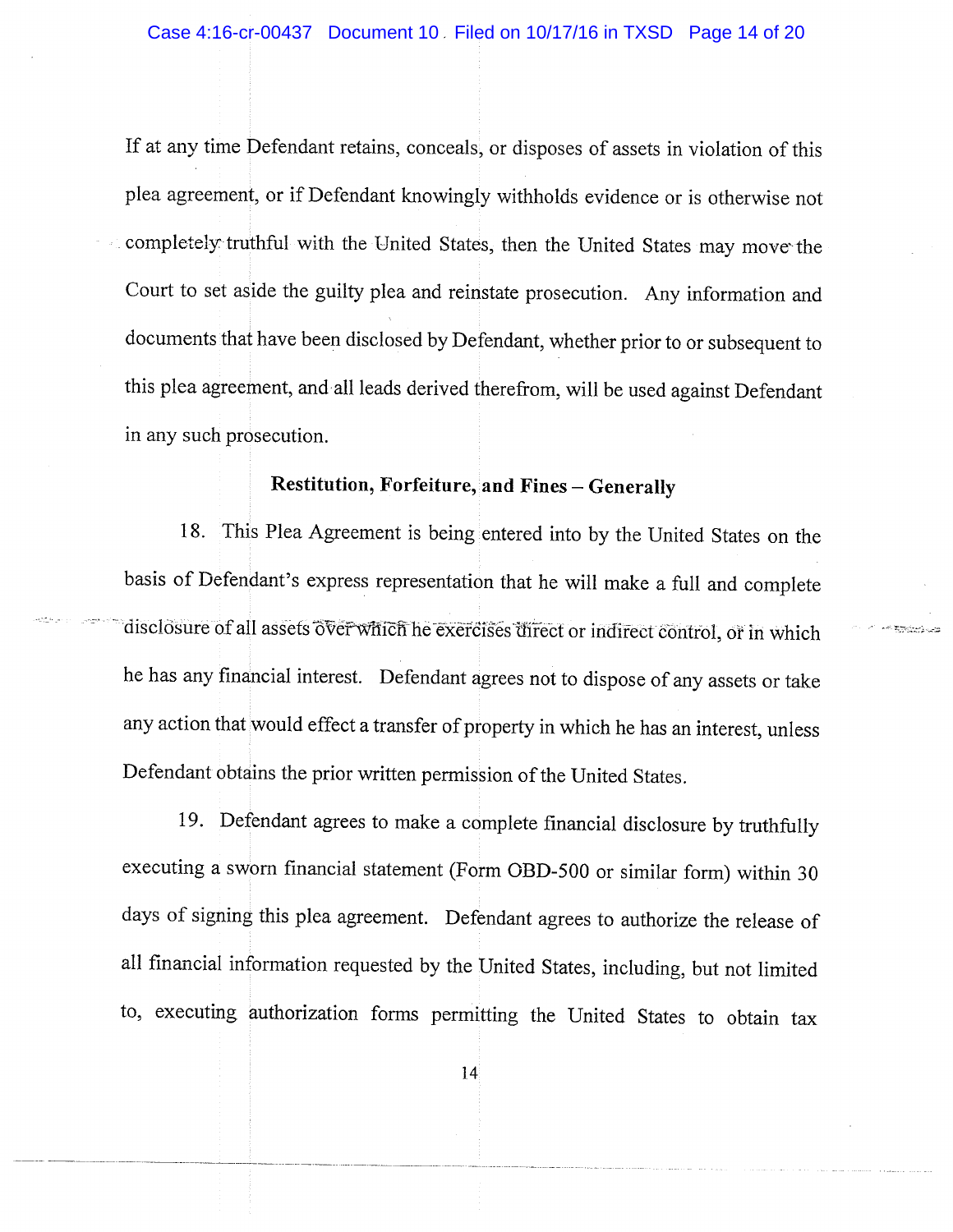information, bank account records, credit histories, and social security information. Defendant agrees to discuss and answer any questions by the United States relating to Defendant's complete financial disclosure.  $\mathbb{R}^n$ 

Defendant agrees to take all steps necessary to pass clear title to 20. forfeitable assets to the United States and to assist fully in the collection of restitution and fines, including, but not limited to, surrendering title, executing a warranty deed, signing a consent decree, stipulating to facts regarding the transfer of title and the basis for the forfeiture, and signing any other documents necessary to effectuate such transfer. Defendant also agrees to direct any banks which have custody of his assets to deliver all funds and records of such assets to the United States.

21. Defendant understands that forfeiture, restitution, and fines are separate components of sentencing and are separate obligations.

## Forfeiture

23. Defendant stipulates and agrees that the factual basis for his guilty plea supports the forfeiture of at least \$9,052,397.73 against him and in favor of the United States, and Defendant agrees to the imposition of a personal money judgment for that amount against him and in favor of the United States of America. Defendant stipulates and admits that one or more of the conditions set forth in Title 21, United States Code, Section 853(p), exists. Defendant agrees to forfeit any of

 $15<sup>2</sup>$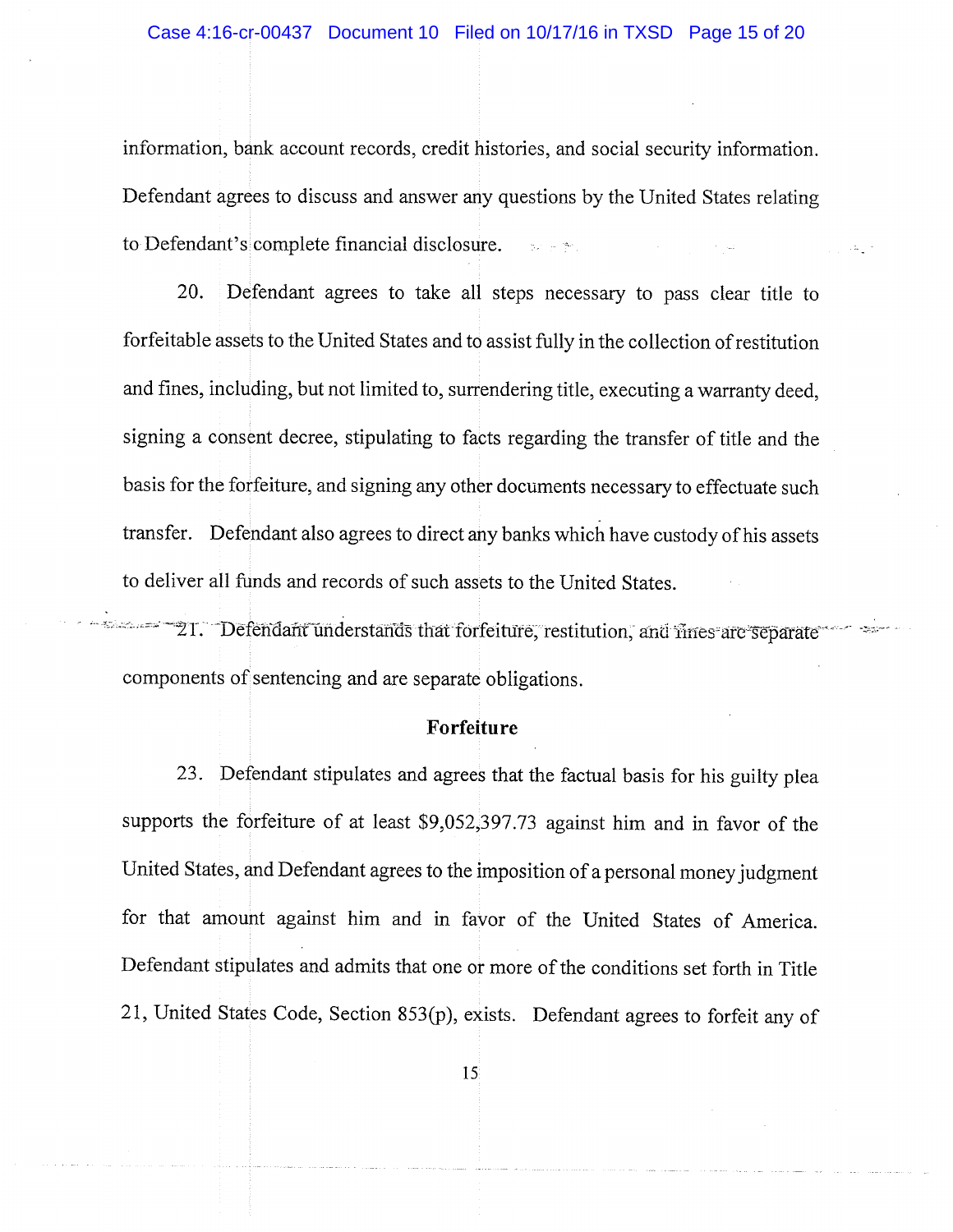his property, or his interest in property, up to the value of any unpaid portion of the money judgment, until the money judgment is fully satisfied.

24. Defendant agrees to waive any and all interest in any asset which is the subject of a related administrative or judicial forfeiture proceeding, whether criminal or civil, federal or state.

Defendant consents to the order of forfeiture becoming final as to  $25.$ Defendant immediately following this guilty plea, pursuant to Federal Rule of Criminal Procedure  $32.2(b)(4)(A)$ .

26. Subject to the provisions of paragraph 7 above, Defendant waives the right to challenge the forfeiture of property in any manner, including by direct appeal or in a collateral proceeding. and the company of the company of the company of the company of the company of the company of the company of the company of the company of the company of the company of the company of the company of the company of the comp

ماليوني في المستحقين

#### **Fines**

27. Defendant understands that under the Sentencing Guidelines the Court is permitted to order Defendant to pay a fine that is sufficient to reimburse the government for the costs of any imprisonment or term of supervised release, if any. Defendant agrees that any fine imposed by the Court will be due and payable immediately, and Defendant will not attempt to avoid or delay payment. Subject to the provisions of paragraph 7 above, Defendant waives the right to challenge the fine in any manner, including by direct appeal or in a collateral proceeding.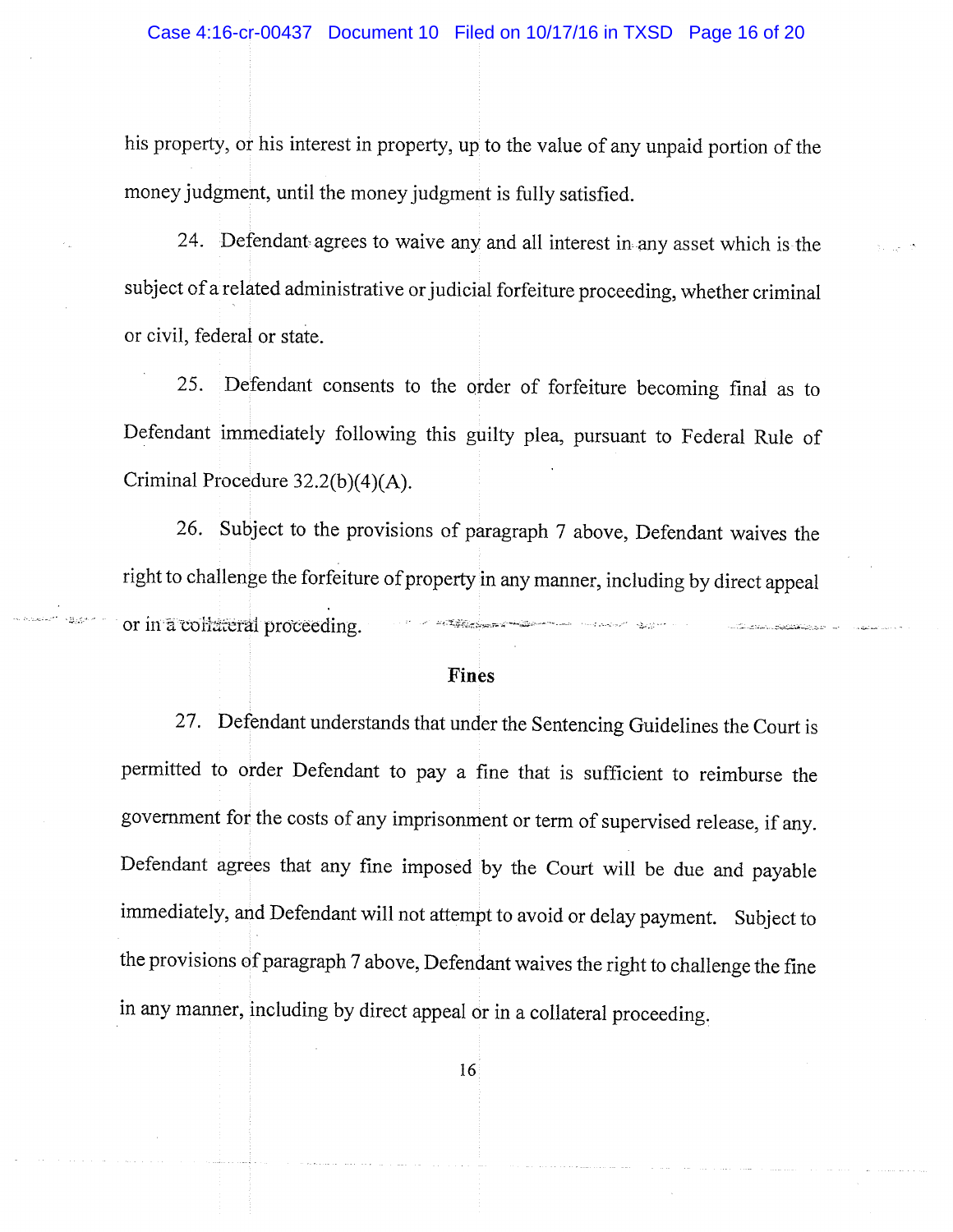## **Complete Agreement**

This written plea agreement, consisting of 20 pages, including the 28. attached addendum of Defendant and his attorney, constitutes the complete plea agreement between the United States, Defendant, and Defendant's counsel. No promises or representations have been made by the United States except as set forth in writing in this plea agreement. Defendant acknowledges that no threats have been made against him and that he is pleading guilty freely and voluntarily because he is guilty.

29. Any modification of this plea agreement must be in writing and signed by all parties.

Filed at Houston, Texas, on October 17, 2016 2016.

Juryn Pr. L

Defendant

 $\bigcup$ 

Subscribed and sworn to before me on 2016.

> DAVID J. BRADLEY, Clerk UNITED STATES DISTRICT CLERK

Deputy United States District Clerk

By: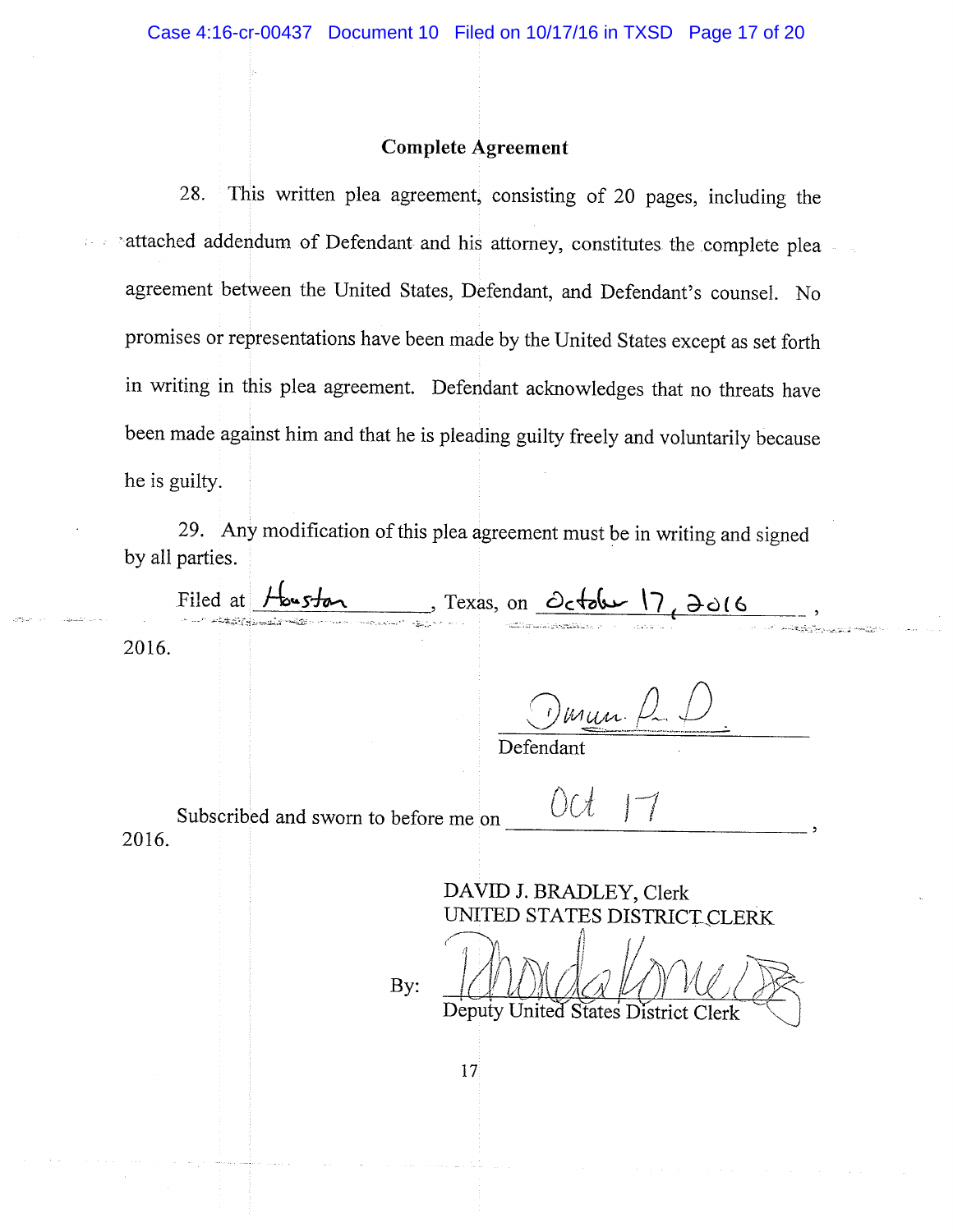APPROVED: Kenneth Magidson **United States Attorney** By: John Pearson Deputy Chief Robert S. Johnson Assistant United States Attorney Southern District of Texas Telephone: (713) 567-9342 Andrew Weissmann Chief, Fraud Section By: Aisling O'Shea Dennis Kihm Jeremy R. Sanders Trial Attorneys Telephone: (202) 353-9795 cisuit Darwin Enrique Padron Acosta Defendant Marissel Descalzo Attorney for Defendant 18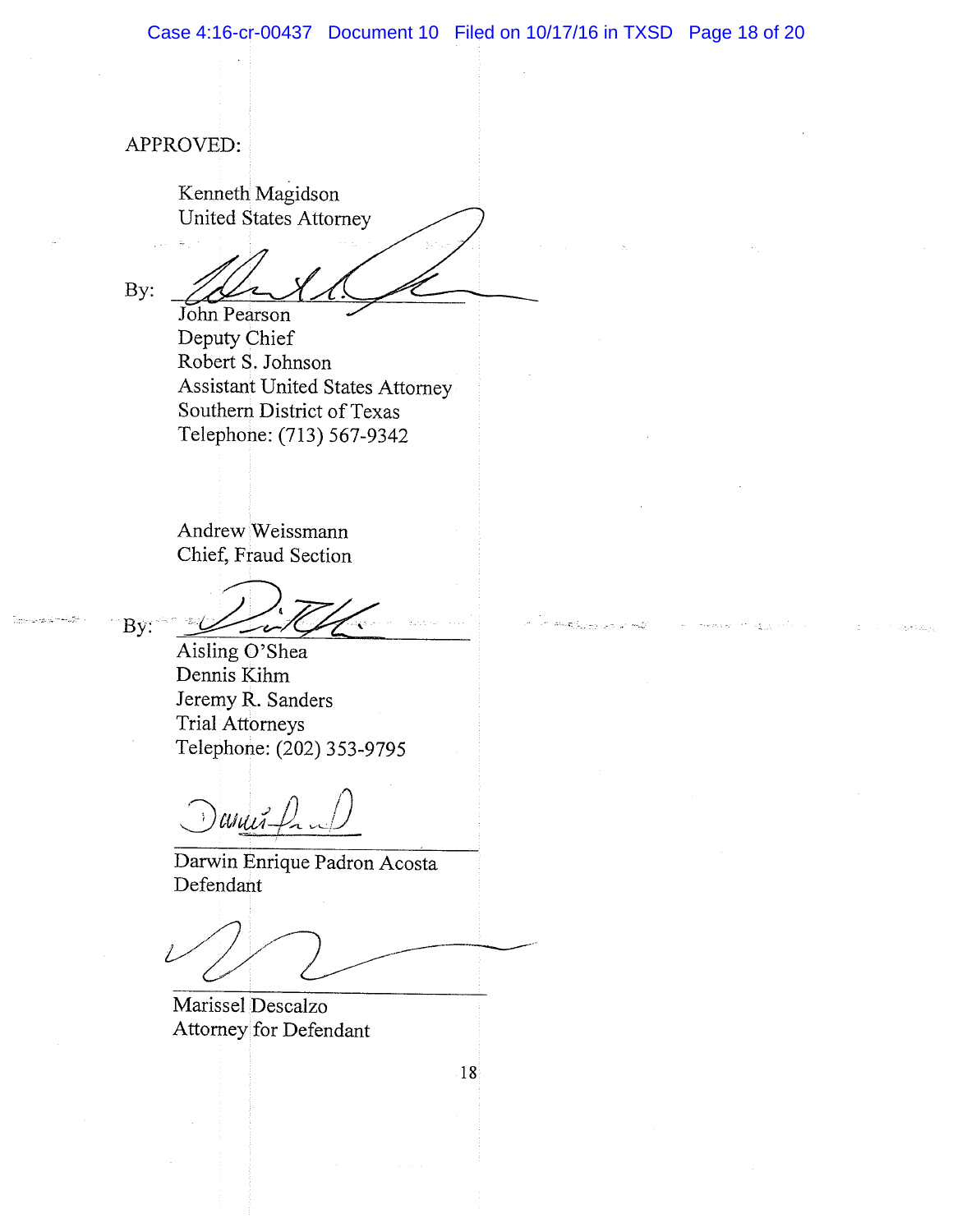## UNITED STATES DISTRICT COURT SOUTHERN DISTRICT OF TEXAS **HOUSTON DIVISION**

| UNITED STATES OF AMERICA |  |
|--------------------------|--|
| v.                       |  |
| DARWIN ENRIQUE PADRON-   |  |
| ACOSTA,                  |  |
| Defendant.               |  |

**CRIMINAL NO. H-16-437** 

## PLEA AGREEMENT -- ADDENDUM

I have fully explained to Defendant his rights with respect to the pending Information. These rights and the Information and Plea Agreement have been explained to Defendant in Spanish. I have reviewed the provisions of the United States Sentencing Commission's Guidelines Manual and Policy Statements and I have fully and carefully explained to Defendant the provisions of those Guidelines which may apply in this case. I have also explained to Defendant that the Sentencing Guidelines are only advisory and the court may sentence Defendant up to the maximum allowed by statute per count of conviction. Further, I have carefully reviewed every part of this plea agreement with Defendant. To my knowledge, Defendant's decision to enter into this agreement is an informed and voluntary one.